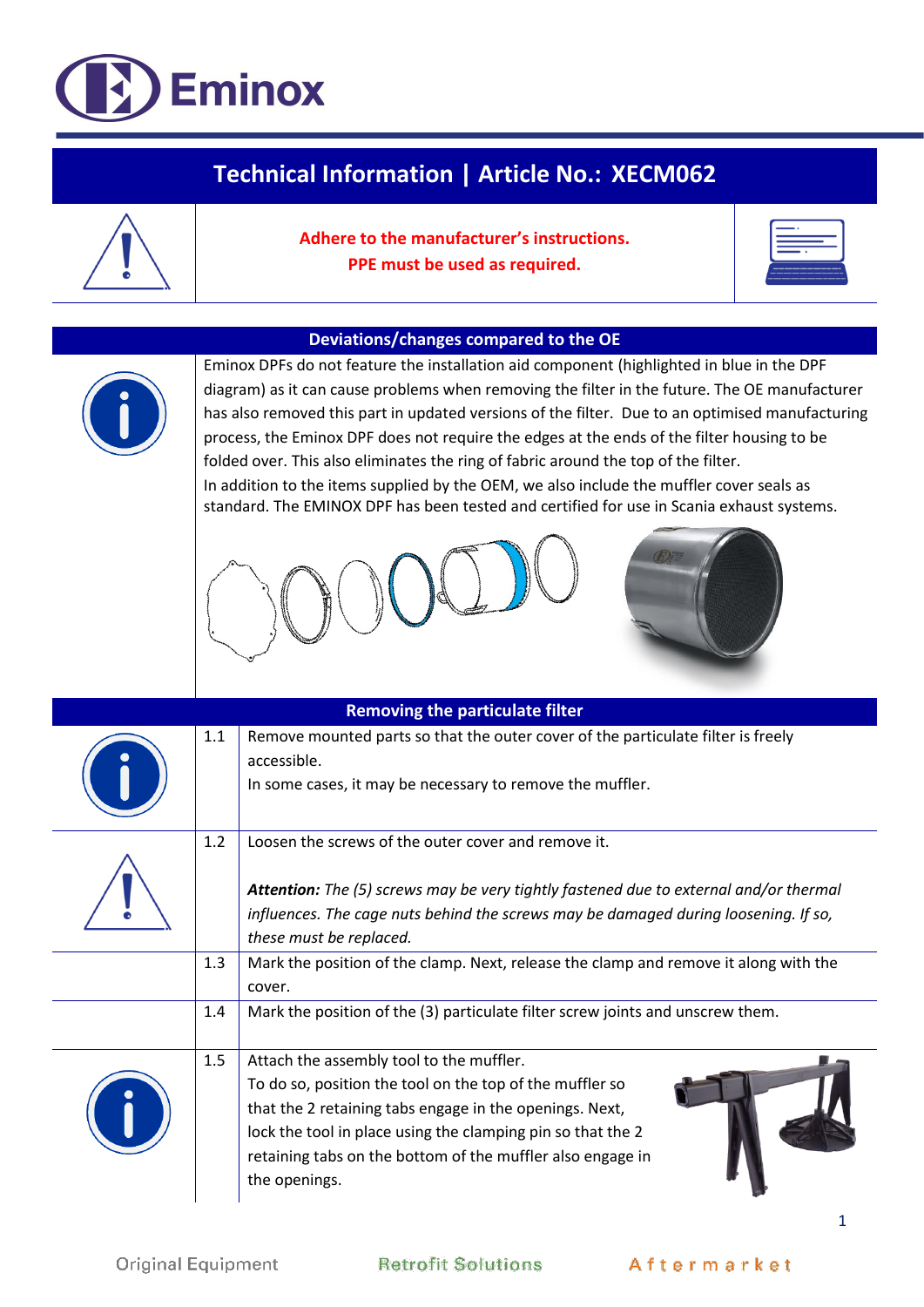| <b>Eminox</b> |     |                                                                                                                                                                                                                                                                                                                                                                                                                                                                                       |  |  |  |
|---------------|-----|---------------------------------------------------------------------------------------------------------------------------------------------------------------------------------------------------------------------------------------------------------------------------------------------------------------------------------------------------------------------------------------------------------------------------------------------------------------------------------------|--|--|--|
|               |     | Apply the pressure plate of the tool to the DPF so that the tabs of the plate can engage in<br>the lugs on the DPF. These may have to be bent into position using a screwdriver.<br>Insert the pull rod into the assembly tool and use the clamping pin to lock it in place on<br>the pressure plate.<br>Remove the particulate filter by turning the nut on the pull rod.<br>The assembly tool must be removed from the muffler before the DPF can be extracted<br>from the muffler. |  |  |  |
|               |     | Attention: The core of the particulate filter is made of ceramic material and is fragile!<br>Handle with care!                                                                                                                                                                                                                                                                                                                                                                        |  |  |  |
|               |     | The assembly tool pressure plate must be clean and grease-free.                                                                                                                                                                                                                                                                                                                                                                                                                       |  |  |  |
|               |     | This section only applicable for Exchange Units: Unpack and pack the filter                                                                                                                                                                                                                                                                                                                                                                                                           |  |  |  |
|               | 2.1 | Take the new particulate filter out of the packaging along with the seals and mounting                                                                                                                                                                                                                                                                                                                                                                                                |  |  |  |
|               |     | grease. The filter seal is already pre-installed on the filter.                                                                                                                                                                                                                                                                                                                                                                                                                       |  |  |  |
|               | 2.2 | Place the removed particulate filter in the<br>supplied bag without the seal and pack it<br>safely for dispatch in a cardboard box. If<br>possible, please reuse the Eminox box the<br>unit was supplied in.                                                                                                                                                                                                                                                                          |  |  |  |
|               |     | Dispose of the used seals correctly.                                                                                                                                                                                                                                                                                                                                                                                                                                                  |  |  |  |
|               |     | <b>Fitting the particulate filter</b>                                                                                                                                                                                                                                                                                                                                                                                                                                                 |  |  |  |
|               | 3.1 | Clean the contact/sealing surfaces.                                                                                                                                                                                                                                                                                                                                                                                                                                                   |  |  |  |
|               | 3.2 | Apply graphite paste to the pre-installed seal on the particulate filter and insert the filter<br>into the muffler without tilting the filter.<br>Attention: The DPF cannot be fitted without using graphite paste. If the DPF is tilted<br>during insertion, it may have to be pulled back out. This can damage the seal! Pay<br>attention to the position of the DPF's screw joints. They are asymmetrical.                                                                         |  |  |  |
|               | 3.3 | Attach the assembly tool to the muffler as described in section 1.6.                                                                                                                                                                                                                                                                                                                                                                                                                  |  |  |  |
|               | 3.4 | Apply the pressure plate of the tool to the DPF so that the tabs of the plate do not<br>engage in the lugs on the DPF. Insert the pull rod into the assembly tool and use the<br>clamping pin to lock it in place on the pressure plate.                                                                                                                                                                                                                                              |  |  |  |
|               |     | Install the particulate filter by turning the nut on the pull rod.                                                                                                                                                                                                                                                                                                                                                                                                                    |  |  |  |
|               |     | Attention: Do not use force to install the particulate filter.                                                                                                                                                                                                                                                                                                                                                                                                                        |  |  |  |

A

 $\overline{2}$